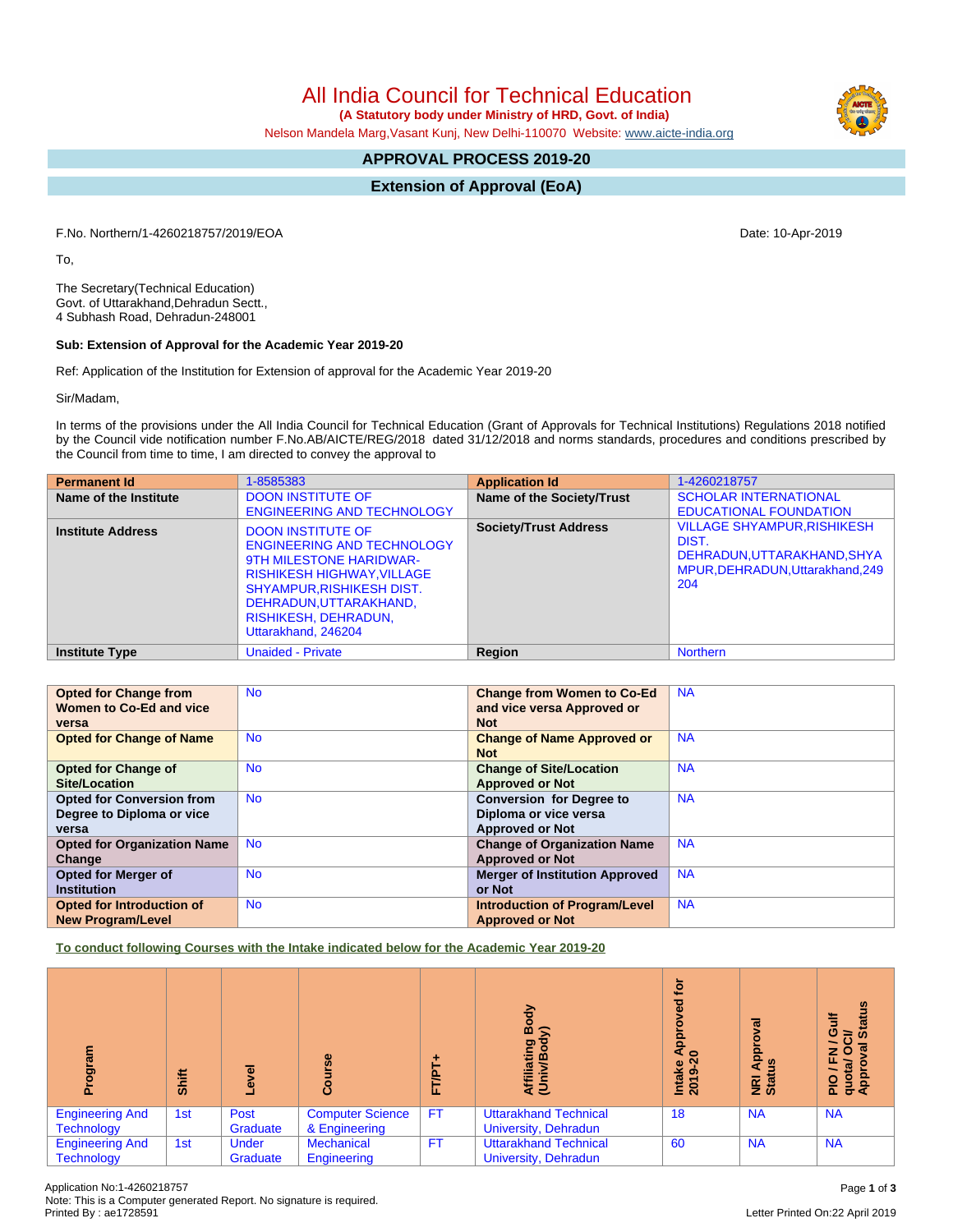| <b>Engineering And</b><br><b>Technology</b> | 2 <sub>nd</sub> | <b>Diploma</b>           | <b>Civil Engineering</b>                                   | <b>FT</b> | <b>Directorate Of Technical</b><br>Education, Srinagar (Garhwal) | 60 | <b>NA</b> | <b>NA</b> |
|---------------------------------------------|-----------------|--------------------------|------------------------------------------------------------|-----------|------------------------------------------------------------------|----|-----------|-----------|
| <b>Engineering And</b><br><b>Technology</b> | 2 <sub>nd</sub> | <b>Diploma</b>           | <b>Mechanical</b><br>Engineering                           | <b>FT</b> | <b>Directorate Of Technical</b><br>Education, Srinagar (Garhwal) | 60 | <b>NA</b> | <b>NA</b> |
| <b>Engineering And</b><br><b>Technology</b> | 1st             | <b>Under</b><br>Graduate | <b>Computer Science</b><br><b>And Engineering</b>          | <b>FT</b> | <b>Uttarakhand Technical</b><br>University, Dehradun             | 60 | <b>NA</b> | <b>NA</b> |
| <b>Engineering And</b><br><b>Technology</b> | 1st             | <b>Under</b><br>Graduate | Electronics &<br>Communication<br>Engg                     | <b>FT</b> | <b>Uttarakhand Technical</b><br>University, Dehradun             | 60 | <b>NA</b> | <b>NA</b> |
| <b>Engineering And</b><br><b>Technology</b> | 1st             | <b>Under</b><br>Graduate | <b>Electrical And</b><br><b>Electronics</b><br>Engineering | <b>FT</b> | <b>Uttarakhand Technical</b><br>University, Dehradun             | 60 | <b>NA</b> | <b>NA</b> |
| <b>Engineering And</b><br><b>Technology</b> | 1st             | <b>Under</b><br>Graduate | <b>Civil Engineering</b>                                   | <b>FT</b> | <b>Uttarakhand Technical</b><br>University, Dehradun             | 60 | <b>NA</b> | <b>NA</b> |
| <b>Engineering And</b><br><b>Technology</b> | 2 <sub>nd</sub> | <b>Diploma</b>           | <b>Mechanical</b><br>Engineering<br>Automobile             | <b>FT</b> | <b>Directorate Of Technical</b><br>Education, Srinagar (Garhwal) | 60 | <b>NA</b> | <b>NA</b> |
| <b>Engineering And</b><br><b>Technology</b> | 2 <sub>nd</sub> | <b>Diploma</b>           | <b>Electrical</b><br>Engineering                           | <b>FT</b> | <b>Directorate Of Technical</b><br>Education, Srinagar(Garhwal)  | 60 | <b>NA</b> | <b>NA</b> |

+FT –Full Time,PT-Part Time

In case of any differences in content in this Computer generated Extension of Approval Letter, the content/information as approved by the Executive Council / General Council as available on the record of AICTE shall be final and binding.

Strict compliance of Anti-Ragging Regulation: - Approval is subject to strict compliance of provisions made in AICTE Regulation notified vide F. No. 37- 3/Legal/AICTE/2009 dated July 1, 2009 for Prevention and Prohibition of Ragging in Technical Institutions. In case Institution fails to take adequate steps to Prevent Ragging or fails to act in accordance with AICTE Regulation or fails to punish perpetrators or incidents of Ragging, it will be liable to take any action as defined under clause 9(4) of the said Regulation.

#### **It is mandatory to comply all the essential requirements as given in APH 2019-20(appendix 6)**

NOTE: If the State Government / UT / DTE / DME has a reservation policy for admission in Technical Education Institutes and the same is applicable to Private & Self-financing Technical Institutions, then the State Government / UT/ DTE / DME shall ensure that 10 % of Reservation for EWS would be operational from the Academic year 2019-20 without affecting the percentage reservations of SC/ST/OBC/General . However, this would not be applicable in the case of Minority Institutions referred to the clause (1) of Article 30 of **Constitution of India.**

> **Prof. A.P Mittal Member Secretary, AICTE**

Copy to:

- **1. The Director Of Technical Education\*\*, Uttarakhand**
- **2. The Registrar\*\*,** Uttarakhand Technical University, Dehradun
- **3. The Principal / Director,**

Doon Institute Of Engineering And Technology Doon Institute Of Engineering And Technology 9Th Milestone Haridwar-Rishikesh Highway,Village Shyampur,Rishikesh Dist. Dehradun,Uttarakhand, Rishikesh,Dehradun, Uttarakhand,246204

## **4. The Secretary / Chairman,**

Scholar International Educational Foundation Village Shyampur,Rishikesh Dist. Dehradun,Uttarakhand. Shyampur,Dehradun, Uttarakhand,249204